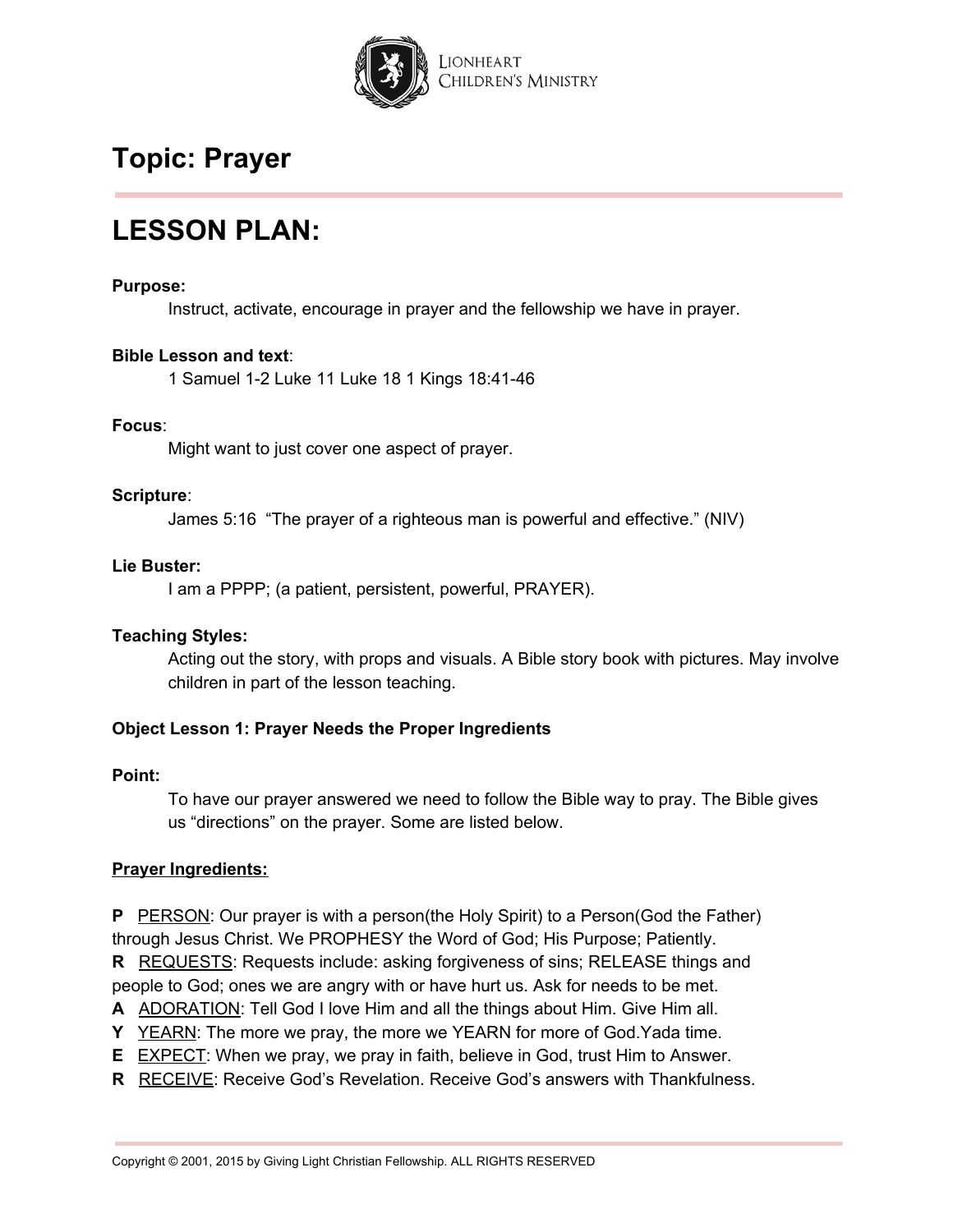

#### **Teaching:**

The Bible gives us "directions" on the prayer. Now when we make brownies we also need to follow the directions if we want to have them turn out right

#### **Prayer Brownies:**

#### **Point:**

The Bible gives us "directions" for prayer. We are making brownies today and we need to have and follow directions to have them turn out right.

#### **Props:**

Brownie mix, ingredients for the mix, utensils to mix batter, and a pan of brownies that are already baked (if you want to give out at the end of class).

- 1. The cook (teacher) should be a dramatic cook. Character: Betty Crockpot. She is a hill-billy type cook. She has strange methods and stranger ingredients in her recipies.
- 2. The cook talks about what she is going to do. This reminds her about how making brownies has ingredients like prayer has ingredients. She explains that each ingredient will be a symbol of prayer. Pay attention and see how many they can remember. Put the ingredients in as you teach the points.
	- A. Brownie mix **Person** Jesus is the main ingredient in prayer. It's what He says that counts. We need to agree with Him by speaking His words out of my mouth. Jesus always prayed perfect prayers.
	- B. Eggs **Requests** not demands; Unforgiveness is like egg shells in our mix. Would we want to just throw the whole egg in? Forgiveness of others takes away hardness. When we get angry with others, we know it is time to go to God for forgiveness and forgive those who the anger is directed to. Other wise unforgiveness keeps us separated from God's best, and from others. In us dwells all good. **Repenting** and forgiving breaks the shell off and **releases** the life inside.
	- C. Oil **Adoration** Is telling God I love Him and sometimes just sitting with Him and being quiet. The anointing flows over us like oil and things that were sticking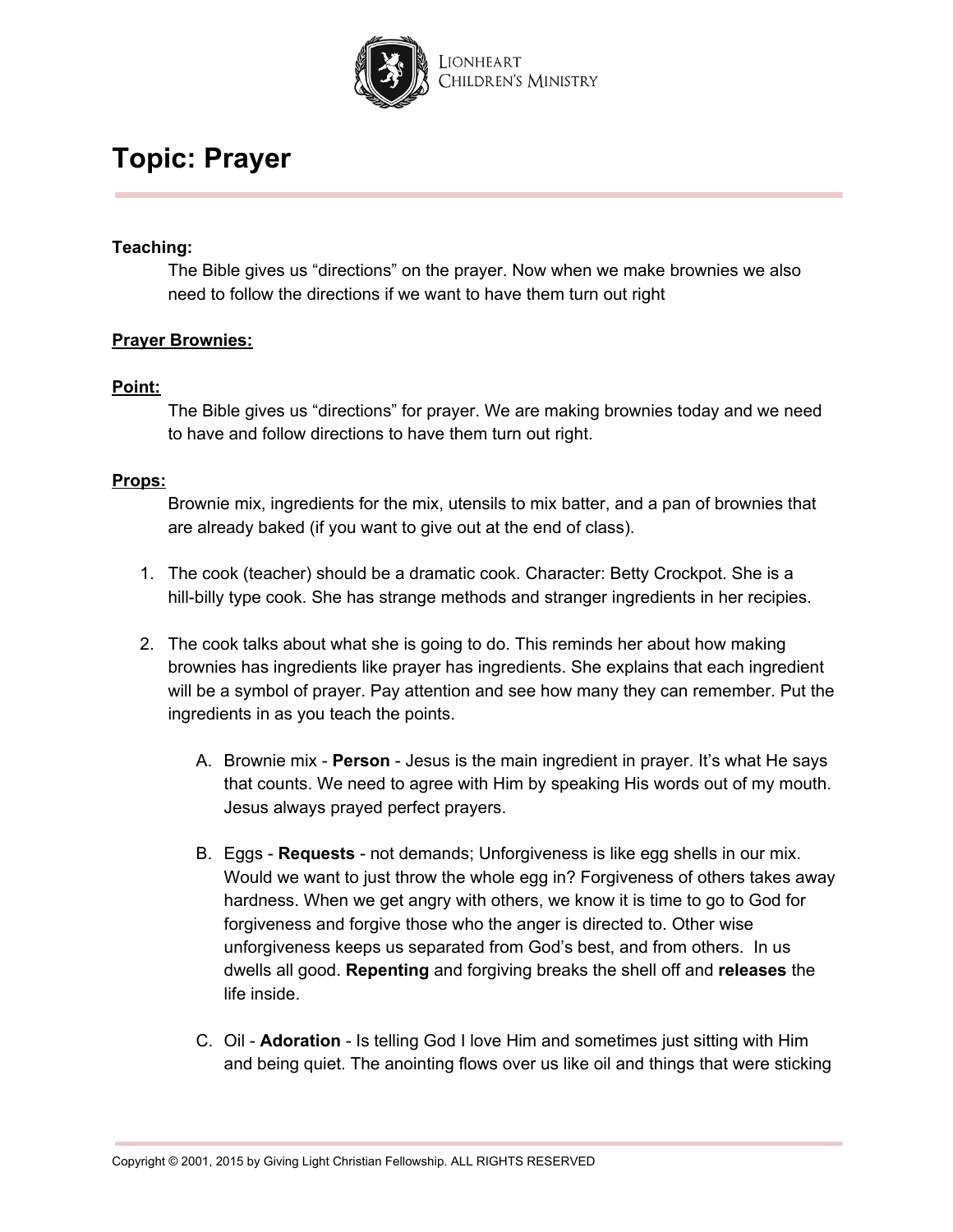

to us like fear or anger seem to slip off. Our heart becomes and stays soft. When my heart is soft what Jesus speaks to me will be able to change me.

- D. Water **Yearning** Have you ever been playing outside on a hot day and the harder you play the more you really want a tall glass of cold water? You yearn for that glass of water. That's wanting so much that you can't think about anything else. Nothing else will satisfy. The more time we spend in prayer the more time we want to spend with our heavenly Father.Yearning may be like looking at the brownie batter and wanting to stick your finger in and take a lick. All you can think about is eating brownies.
- E. Stir and Bake **Expect** We need all the right ingredients mixed together for prayers that bring results and are successful. We also need to put these brownies in the oven and wait until they're finished baking. Just like in prayer we will have to wait until the answer comes. We pray expecting to receive an answer, the best answer. We expect the brownies to be the best brownies.
- F. Eating **Receiving** God's answer is like eating the brownies. Was waiting to eat the brownies worth the wait. Was eating the brownies worth following the directions to make them. Our prayers bless others with answers also. Just like others get to eat the brownies and they didn't even help to make them. But we all say thank you. They are "sooooooo good".
- G. Afterward have the children take the brownie ingredients and see if they can remember what they represent spiritually.

#### **Object Lesson 2: Doing Everything Right But??? Faith in God**

#### **Point:**

God must be the center of our prayers. It must be His will, His Kingdom come. Prayer is not my will be done. We are agreeing with God's desires and praying and making His decrees. Our faith is in Him, not **my** praying. Mark 11:22

#### **Props:**

2 Jar of Bubbles- 1st jar with only water in (Not God-centered, faith is not in God), 2nd jar with bubble solution in (Filled with God. He moves. He is life.)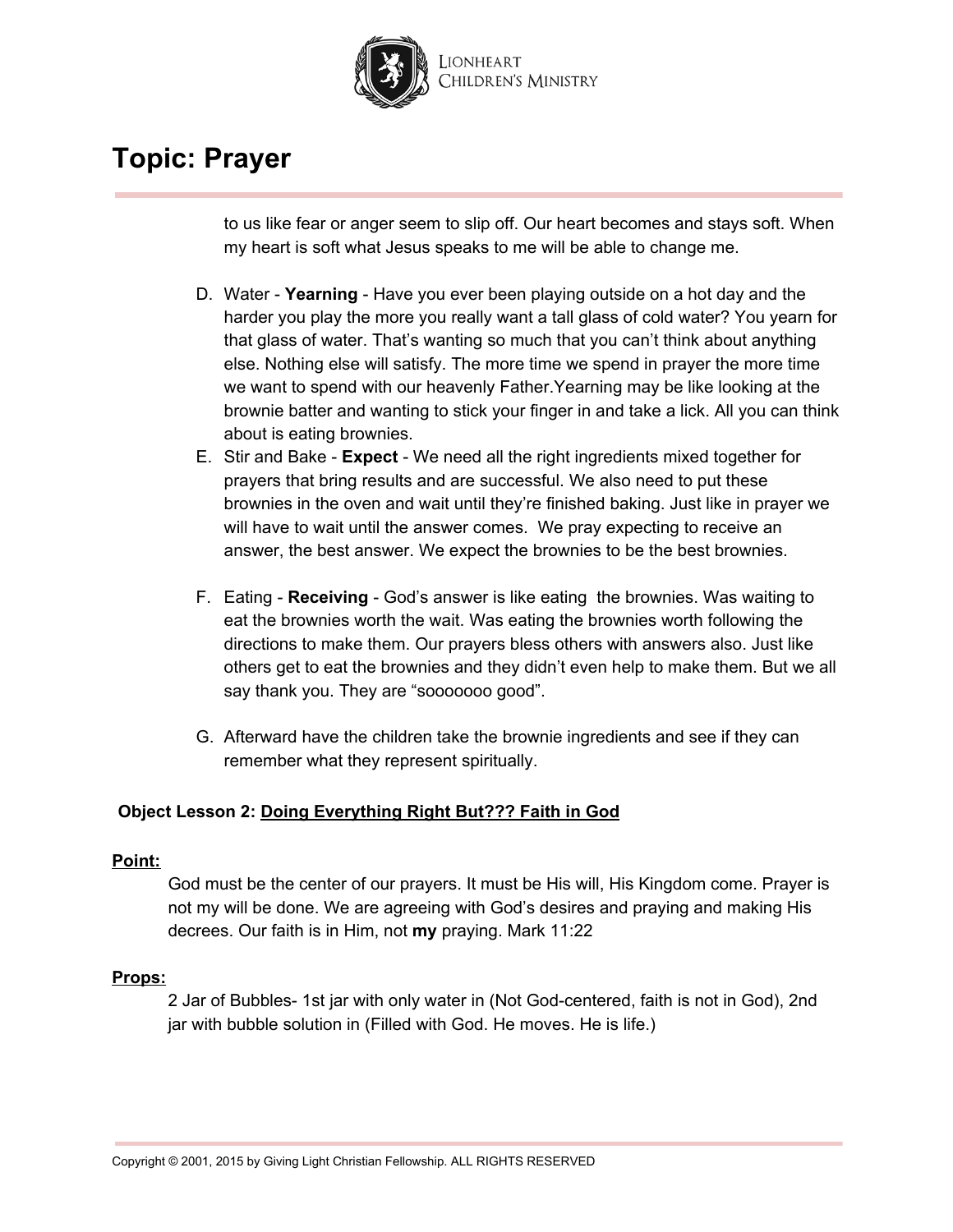

#### **Directions:**

- 1. Water Bubbles: Teacher or children are trying to get the bubbles to work. Something is wrong. What could it be? Blowing bubbles from the water filled bottle is out prayers that seem right, takes the same effort, I get wet and maybe the area right under the place I blow. Why don't my prayers get results. I am fervent. I pray again and again. MY WAYS, MY TIMING, MY DREAM. WHAT I THINK IS GOD. Focus is on ME not on God.
- 2. Why don't my prayers get results? I am fervent. I pray again and again. MY ways, MY timing, MY dream, what I think is God. Focus is on ME, not on God. Can't have faith in me or what I did. Must know what is God's will and not waver once we know as we pray.
- 3. Real Bubbles: All the steps and actions are the same. What is the difference? GOD'S WAY, AND WILL. My focus is off me and on my God. His life and power by the Spirit of God form, shape, direct and release the destination and the timing. So much less effort. We can't make it happen.
- 4. Use some examples of faith in the wrong thing. Mission team looking to people to give them money and not God moving in their behalf to release money. We want that person off the ball team so we can have the position of pitcher. We want our own new ipad because we don't want to share with our sister. as you know your children, you can use examples that relate to them.

#### **Object lesson 3: The Good Connection**

#### **Point:**

When we pray, we are in communication or connection with God. Even though we can't physically see Him, He is with us. When we hear, we believe. In prayer, the words which we speak out loud is our faith in motion. God will speak to us as we listen.

#### **Directions:**

1. Two children can have walkie talkies. One can go outside the door of the class. They start to talk to each other. The teacher can write a few points for the children to say, or just tell them to share with each other about their favorite holiday, pet, foods, etc.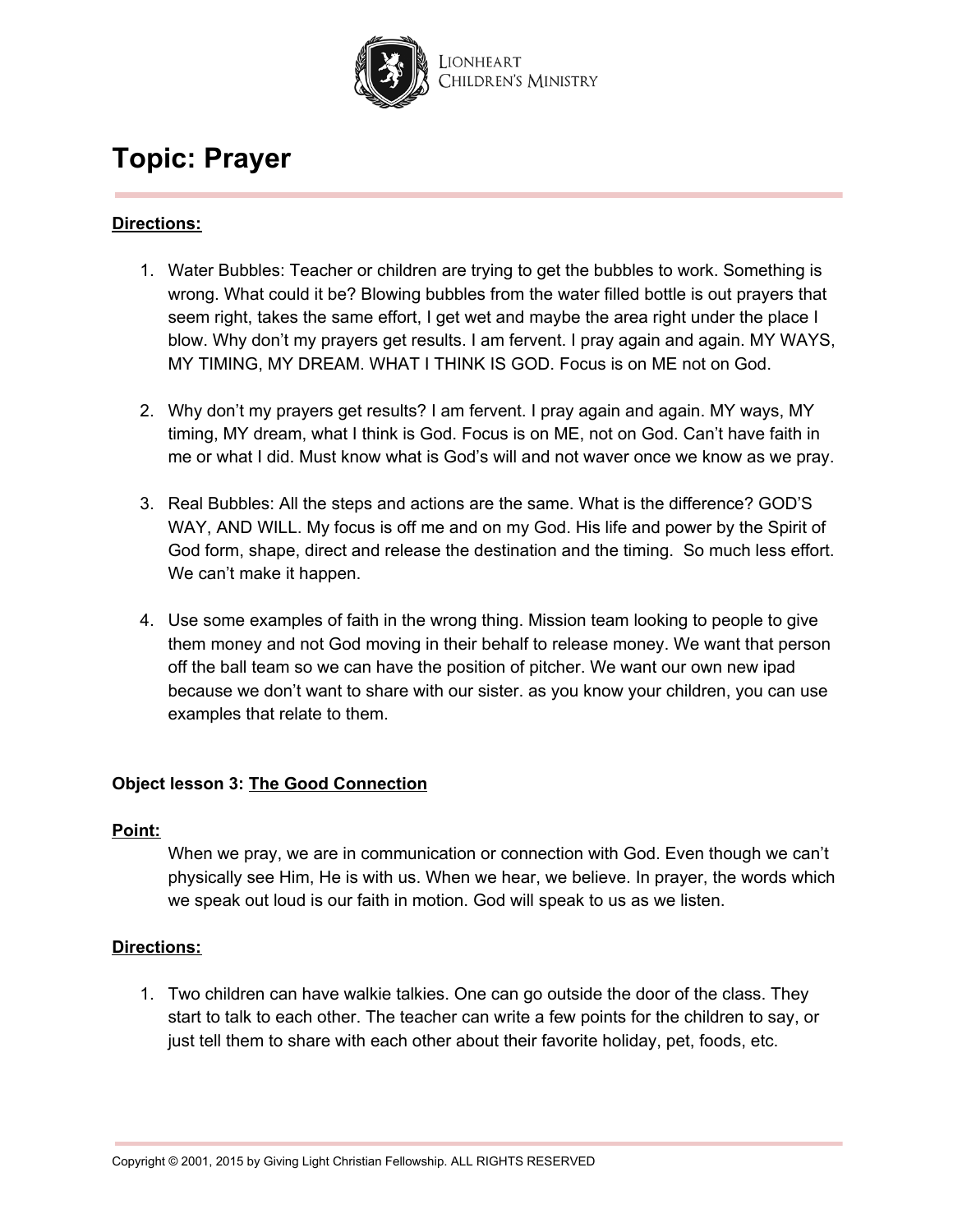

- 2. Can they see each other? how are they connected to be able to talk? they are connected because of the right signal being transmitted; and batteries. Is only one person doing all the talking?
- 3. Option 2: Teacher could pretend to be speaking to someone on the phone. Do we believe that if we dial the right number we will get the person we want to talk to?
- 4. Is God ever too busy to personally talk to us? God can connect and have communion with His people everywhere at the same time. Like the internet. He is global and connected with all His children. He is always listening, even when we wish He would not be.

### **Object Lesson 4: Are We There Yet?**

#### **Point:**

Patience and persistence will bring us to the destination (the answer)

#### **Directions:**

- 1. Begin by asking the children if they ever went on a long trip. Where did they go? were they ever there before? How did they get there? How many times have they been to the place? Did they get tired of waiting? Did they ever ask are we there yet? What would have happened if they turned around and went home? (You could have some tourist brochures to aid in visuals)
- 2. Faith level has risen for trips. they came to an expected end. You saw the pictures of where you were going, you made the journey and experienced the fulfillment of the expectation. It became real to you.
- 3. Prayer is the same way. when we know what God says we have, as His children, we can believe for the expected end as we persist in prayer.
- 4. Some destinations take longer to prepare for, pay for, and travel to, but we know if we continue on, the end will come. We were there before and we can have confidence to believe that when we make the journey again, in prayer, we will be met by God in the place where He released the answer.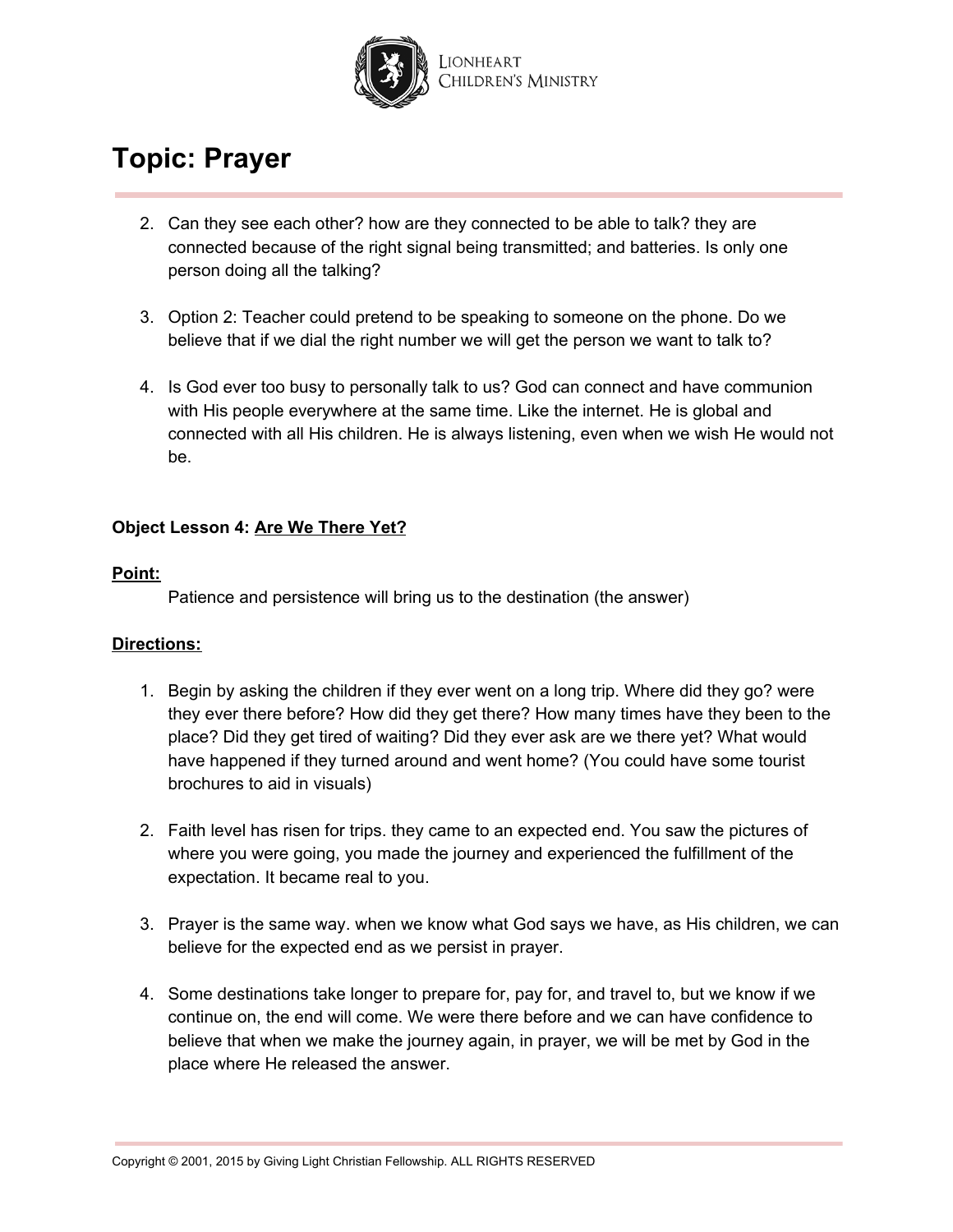

- 5. Seasons: Have you ever gone to the amusement park in the winter? What is it like? The park is still there. (The promise has not failed) but it is not the season for rides to be open. Prayer is like that. God has seasons when the prayer answer will arrive. Just go back again to him and thank Him for the answer.
- 6. As we pray and continue to pursue God, it should be easier to see God move.
- 7. **Ministry Time:** Ask the children if there is something on their heart to pray about. Then have the class join in for prayer of personal needs.

### **Object Lesson 5: Again God?**

#### **Point:**

God has many reasons for the way He does things? We may want to question Him, but we will still have to obey for the fulness of the answer to come. We are faithful prayers.

#### **Directions:**

- 1. Read 1 Kings 18:41-46 to the children or have a child be the "Feature Preacher" and come to the front of the class to read the scripture.
- 2. Select two children to be Elijah and the servant. Or a teacher and child act out the principle of persistent faith directed prayer.
- 3. Be dramatic. Ask class how many times was that? The servant has to back again? Again.....again........Oh......Did Elijah get another servant? Did Elijah give up? Each of us has a part to play in the promise of God being fulfilled. Pray!
- 4. Ask the class what was necessary for the answer to come.

#### **Object Lesson 6: Holy, Holes or Whole**

#### **Point:**

Prayer is much more than words coming out of our mouth. Our whole Spirit, soul and body must be in agreement. Our thoughts and words must be holy. Otherwise we have holes in our prayers. then they are powerless and ineffective. Aborted.

#### **Props:**

Balloons. Before class place a few tiny pin holes in one balloon near the opening.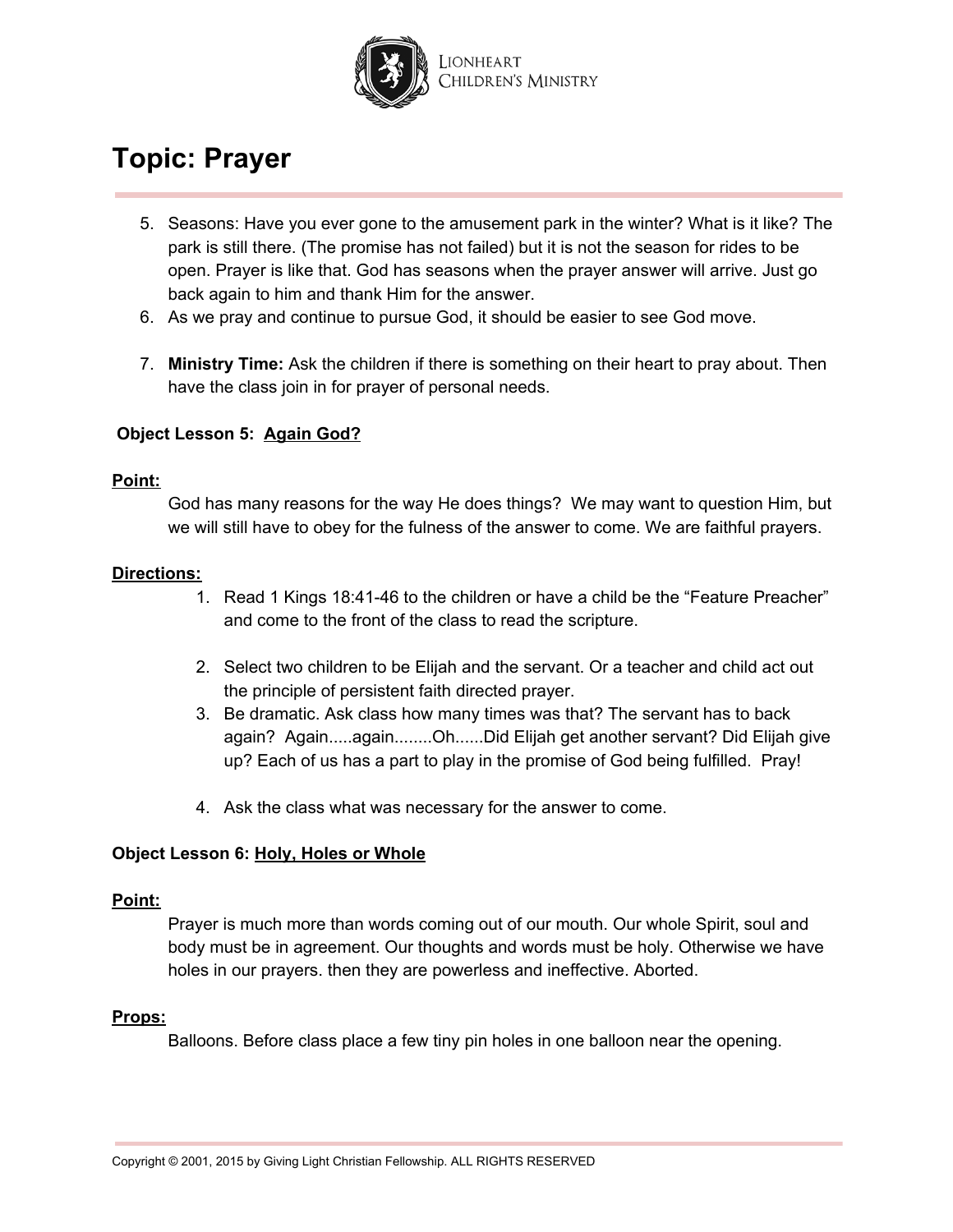

#### **Directions:**

- 1. Blow up two balloons (one with the pin holes or have a child blow them up. Tie the ends and set them down as you teach. Both balloons took the same actions and breath. They look the same. What did we have to do to fill the balloons?
	- A. If a child blows-up the balloon, you could write on the balloons something that the child wants to pray for.
	- B. God's word tells us to have faith in Him, to think on things that are Godly, just, true, etc. Praying is "seeing" as God sees. Prayer is keeping the focus of God's love being performed; his will being fulfilled.
- 2. What happens sometimes when we pray? We start out right but then start to think, or say something different than what God said in our prayer time. We lose vision, get impatient, discouraged, unthankful or quit believing. Our thoughts must be His thoughts.
- 3. The other balloon should be starting to deflate. This balloon had some holes in it that we could not see. but God sees. The holes are like our doubt. It starts to poke holes through our prayers. That causes our holy prayer to become a prayer with holes. God's promise or answer escapes. If we pray and wholly believe in God and His Word it shall prosper.
- 4. But God is a God of grace, forgiveness and mercy. He gives us another chance!!! We pray and ask for forgiveness for putting "holes" in our prayer. Holes cause leaks. Unbelief causes us to leak and the devil to sneak in.
- **5. Ministry Time:** Boys and girls let's pray and ask God to forgive us for putting holes in our prayers. Forgive us Lord for our leaks. Children may want to be specific if they know an area that they have sinned in. End with thanksgiving for God's cleansing.
- 6. If you want you can have a time to give each child a balloon to start fresh with a holy, whole prayer. Write the prayer on the balloon and remind the child that this is a prayer that won't leak. We are in agreement with God.

#### **Object Lesson 7: The Hour Is Late - So arise And Pray**

#### **Point:**

Prayer is never an inconvenience to God. We may think it is, but those times are the best time to pray though. God does not say, go away, you are bothering Me, come back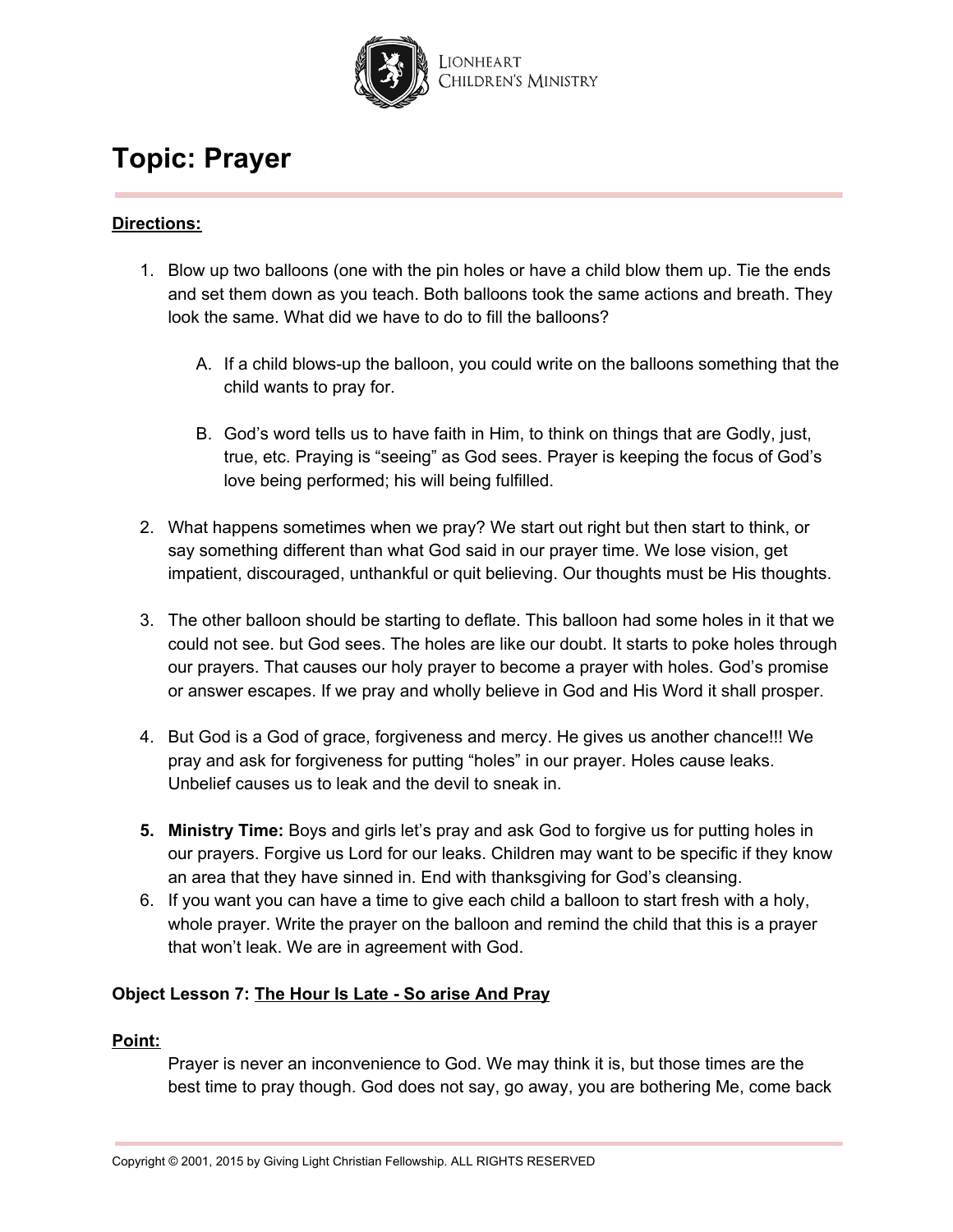

later. Prayer may not be convenient to our time schedule. We may not "feel" like it. The dark times are the best times to see God come through, for you, and the others that need God.

#### **Directions:**

- 1. Read Luke 11:5-10 to the children or have a child be the "Feature Preacher" and come to the front of the class to read the scripture.
- 2. Select two children, or a teacher and a child, to act out the principle of persistence in prayer.
- 3. Be dramatic! Act out the characters from Luke 11:5-10 (the friend who comes to your house at midnight for bread). (Luke 18:1-14)
- **4. Conclusion:** Luke 11:8 "I say unto you, though he will not rise and give him, because he is his friend, yet because of his importunity he will rise and give him as many as he needeth."
- 5. The following are some questions to ask older children or points to cover with the younger ones. What was the reason the friend gave the bread? Did the man who wanted the bread quit? What would you have done? What is Jesus teaching from this passage?
- 6. Some meanings for the word importunity include: determination, persistence, tenacity, and insistence.

James 5:16 "The prayer of a righteous man child) is powerful and effective."

#### **Object Lesson 8: Our Father, Our King**

#### **Point:**

A father and a king are deserving of honor, respect and a Godly fear. Jesus taught in the Lord's Prayer: Our Father...Hallowed by thy name...thy kingdom. Almighty God is not just a "buddy," "sugar daddy," "Santa Claus," or a "drive-through burger joint."

#### **Directions:**

1. A natural father or righteous king is always out to see those he is ruling over, live a prosperous, fulfilling life. God is the same.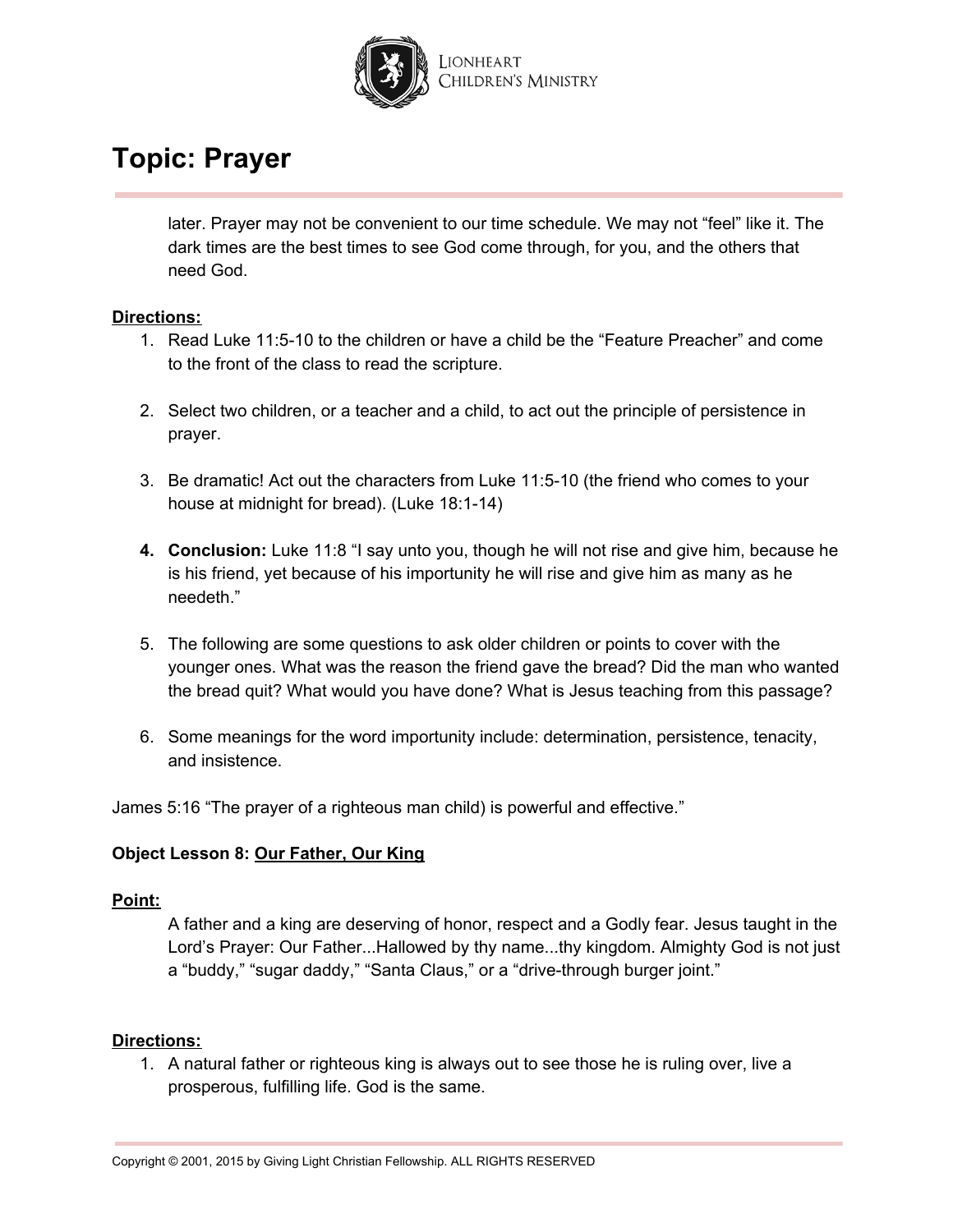

- 2. When we come to God, there should be respect and honor for who He is.
- 3. Approaching God should be with a confidence that the Father loves us, is for us and only wants to see us be a success.
- 4. When approaching a king, only those who are called or summoned may enter his courts.
- **5. Illustration:** (Dramatize and have the children choose the correct answers.)
	- A. how should we talk to our dad? Examples: Give me, take me, you owe me, I won't do the yard work, may I go to my friends, I don't care what you say, thank you for the ride, ect.
		- 1) A natural father takes care of his children. A father does not take all the children in the town out to supper, shopping, buy them school clothes, go to their school functions, sign their report card, ect. Only their father does these for his natural children. Is God your Father?
	- B. How should we talk to a king?
		- 1) Use similar examples from above. There is a proper way to approach our God in prayer.
		- 2) A king has authority in his kingdom. He can't go to another nation and sit on that throne. Those in his kingdom receive all the benefits of his kingship. Are we in His Kingdom?
- **6. Ministry Time:** These examples can lead right into a salvation message.
- **7. Activation:** Spend time in prayer as the Holy Spirit leads concerning the class, the church, family, nation, the lost, etc.

**Skit: It's All Your Fault** (a "What If" version of the Great Jail Brake.)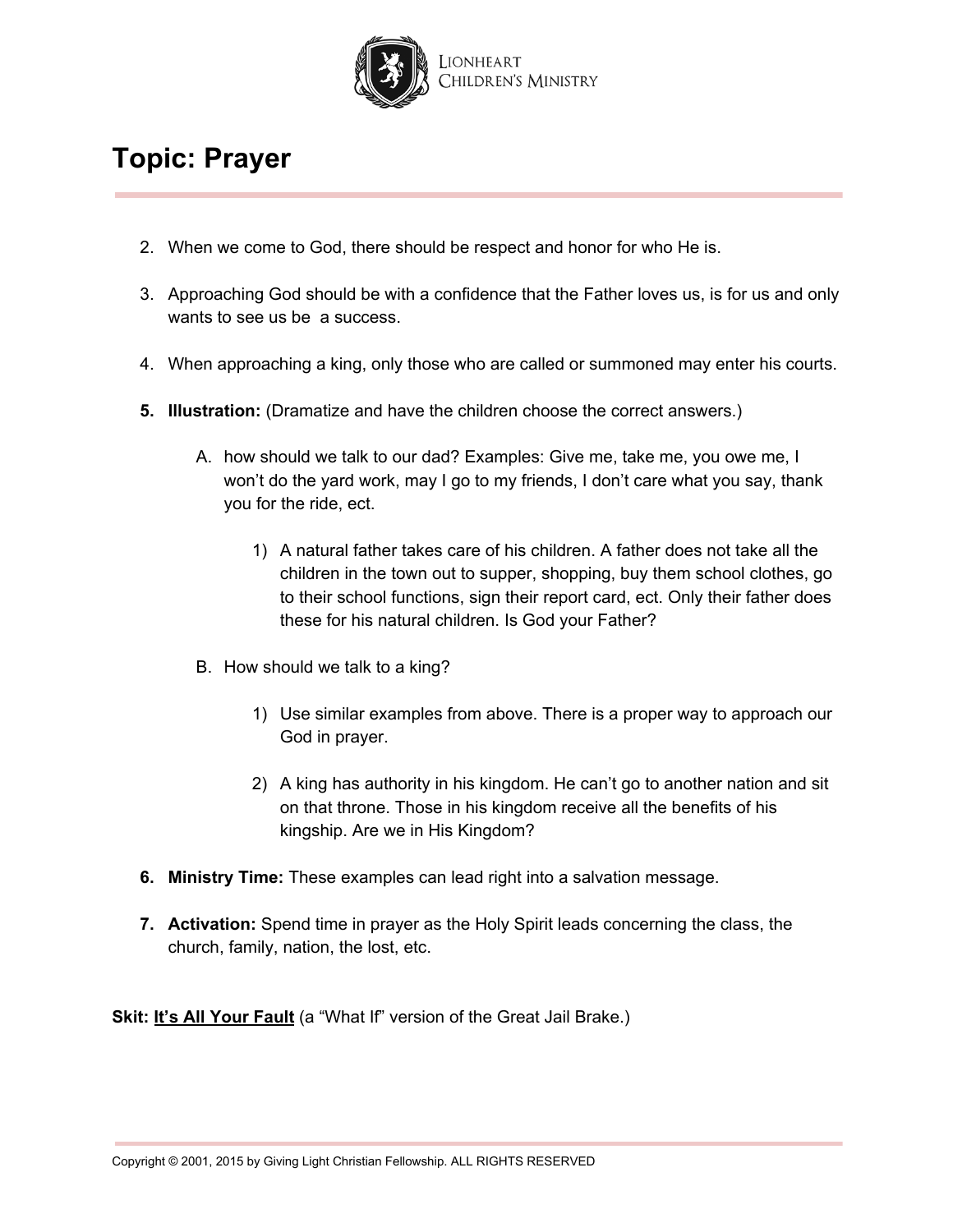

#### **Point:**

The question "What If?" How would this story be different if Paul and Silas blamed each other for where they were? What if they blamed, complained, cursed, cried and gave up instead of praying and praising God?

#### **Setting:**

The question "What if?" Will be demonstrated in relationship to the story of Paul and Silas. "Paul and Silas" will act out a different version of the jail scene. Skit is taken from Acts 16: 25-34.

#### **Characters:** Paul and Silas

#### PAUL:

Hey Silas, throw that last break crust over here. My stomach is doing flip flops. I might as well get it over with and eat my last meal. (Stomach growling sounds)

#### SILAS:

Tough luck Paul! I went to eat it myself last night and when i put my hand in the bag, all that I felt was the huge rat. So much for that!!

#### PAUL:

You went to eat my bread!! What kind of a friend are you? This is the last mission trip I'll ever take you on!

#### Silas:

Last trip...right! After tonight neither of us will ever have to think about another trip. Our heads will be in Caesar's basket...You know...chop...chop.

#### PAUL:

There you go again, thinking the worst.

#### SILAS:

Me! What about you, Oh mighty apostle of Faith! Your "faith" got us into this mess.

#### PAUL:

Your mind is like a garbage dump...All you have done since we have been in this jail is complain. If it's not the slimy floor, then you are complaining about the screams and the moans from the other prisoners. NOW you are complaining about me.

#### SILAS:

Well, do you have a better idea?

#### PAUL:

Well...we could pray!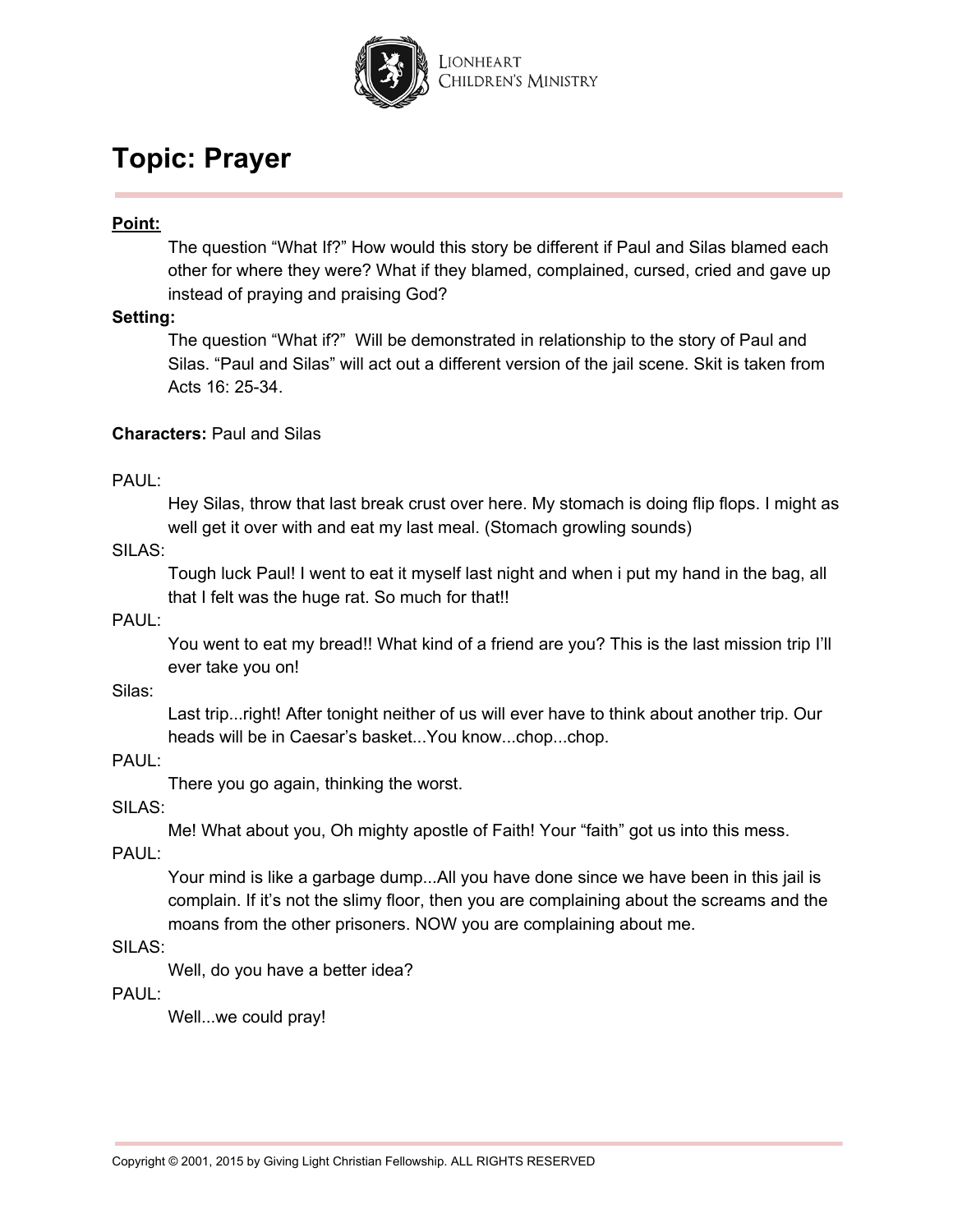

#### SILAS:

We did pray. Remember...Then we got these chains locked on our feet. I am finding out that you are not such a sweet peach to lay beside. You grind your teeth when you sleep. And it feels like the whole jail is shaking when you snore.

PAUL:

Yeah Silas, but at least I am not grinding my teeth when I am awake like you do. I don't get a moment's rest when you keep singing these blues. Too bad for little old me...Boo hoo...Boo hoo...

#### SILAS:

Hey, Paul did you hear something? Listen…(Keys jingling in background)

PAUL:

All I hear is your noisy groans and moans.

#### SILAS:

Really Paul… I thought I heard something (Keys jingling in background)

#### PAUL & SILAS:

It's the sound of keys. Oh no! It's the jailer!! He's coming to take us away.

SILAS:

(tells dream with Paul interjecting) Paul, I forgot to tell you, I had a dream about him last night. I dreamed we were praying and praising God and all of a sudden the whole prison started shaking.Then the prison doors flew open. But...we didn't run out.

No...instead...the jailer was about to kill himself. But Paul...you yelled to him and told him to stop! And he did. Then the next thing I know, we are at the jailer's house with all of his family...And the whole house is getting saved. They all asked Jesus into their hearts. Wow! Do you think that was a God dream?

#### PAUL:

Silas, why didn't you say something sooner.That was God! He was showing us the way to breakthrough. If only we would have obeyed!

#### SILAS:

Well, we do know prayer and praise and praise are powerful and effective. We must have just gotten too lazy and afraid to pray one more time.

PAUL:

Silas, did you hear that?

SILAS:

The jailer's keys are in the lock. I think this is it!

PAUL:

No, not that...It sounds like the rooster crowing...Listen…(crow in background)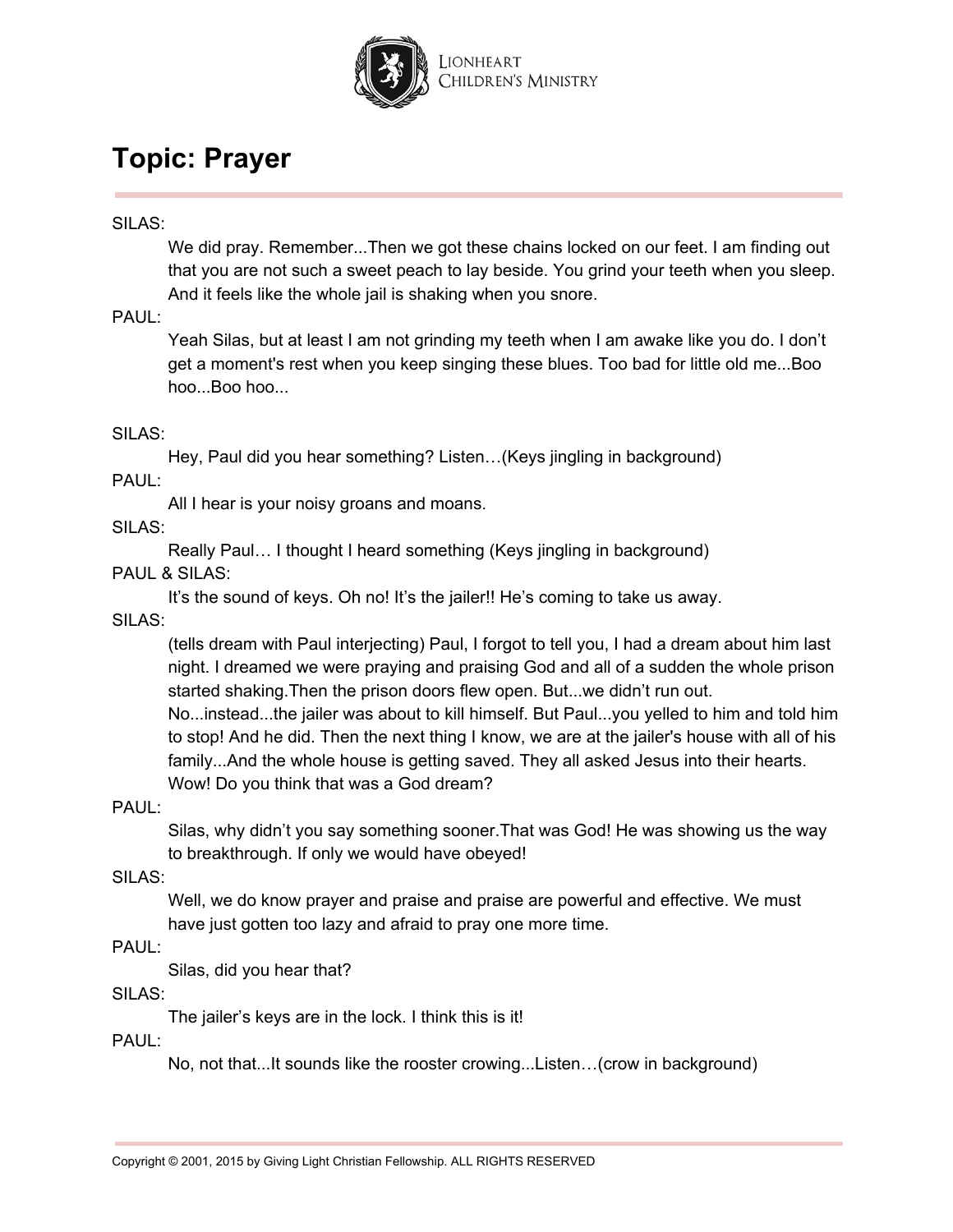

#### SILAS:

Yeah, it is! Well, I guess that means they will be coming for us. Hey Paul, all differences aside, I was out of my mind just then. forgive me, please. I really would go on another mission trip with you, but this is the end. God...will you forgive me?

#### PAUL:

You know Silas, I was a real jerk too. I was really out of line. WIll you forgive me too. Good bye, friend. See you in heaven. Oh, God...will you forgive me?

#### **Ministry Time:**

Be prepared to lead into a time of prayer and repentance.

#### **Review of skit:**

Have the points of question six part two written on the board. Go over them and ask the children which things did not happen it this version of Paul and Silas.

Yes, God will forgive us. But how many souls are tied to our obedience? How many "just-one-more-day-prayers" would it take for each of us to see a prison break for the lost? How is our life shortened?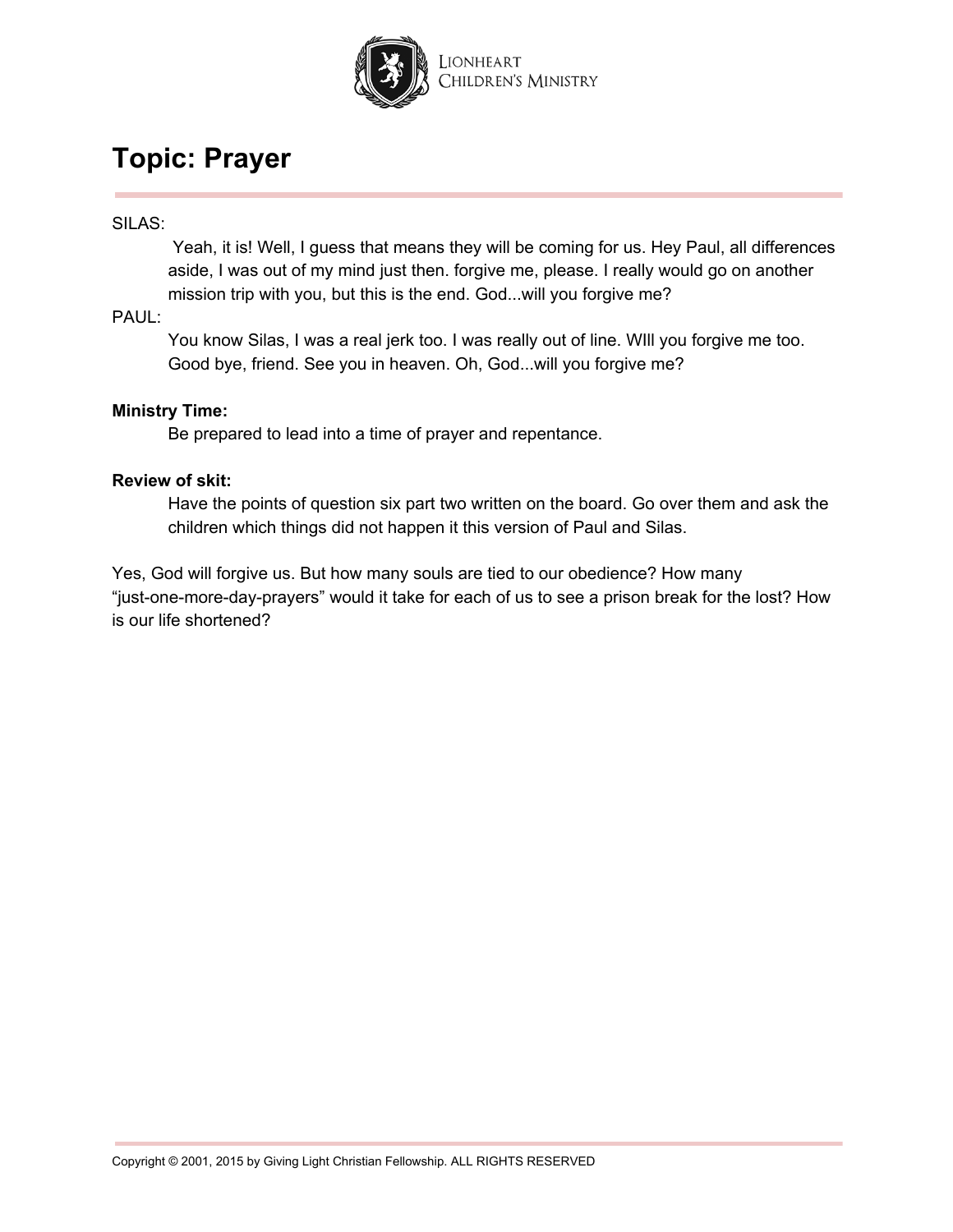

### **TEACHER STUDY NOTES**

### **1. Reflections on prayer**

**P** PERSON: Our prayer is with a person(the Holy Spirit) to a Person(God the Father) through Jesus Christ. In prayer we PROPHESY the Word of God and Declare His will (purpose). We wait patiently. In prayer we come into His PRESENCE to speak His PURPOSE.

**R** REQUESTS: Requests include: asking forgiveness of sins; RELEASE things and people to God we have been mad at or who have hurt us. Ask for needs to be met.

**A** ADORATION:Tell God I love Him and all the things about Him. Give Him All.

**Y** YEARN: The more time we spend in prayer, the more we YEARN for more time with God. Yada, We experience God personally.

**E** EXPECT: When we pray, we must pray in faith, believe in God, trust Him to Answer. EYES for only Jesus and His will.

**R** RECEIVE: RECEIVE God's REVELATION. Receive God's answers with Thankfulness. Release is granted. Restoration is made.

### **2. Jesus gave examples on how to pray**

- A. The Lord's Prayer
	- 1) Address to whom we speak my Father.
	- 2) Holy, honor or expression of who He is His name.
	- 3) Decree and agree with kingdom dominion here.
	- 4) Give, release your supply and I will receive.
	- 5) Mercy, forgiveness is what we need and give.
	- 6) We need your leading and deliverance.

Luke 11:2-4 "So He said to them, 'When you pray, say: Our Father in heaven, hallowed be Your name. Your kingdom come. Your will be done on earth as it is in heaven. Give us day by day our daily bread. And forgive us our sins, for we also forgive everyone who is indebted to us. And do not lead us into temptation, but deliver us from the evil one,'"

- B. Persistence in prayer
	- 1) For the needs of others and for all that we need.
	- 2) We are not the source. We seek the Father.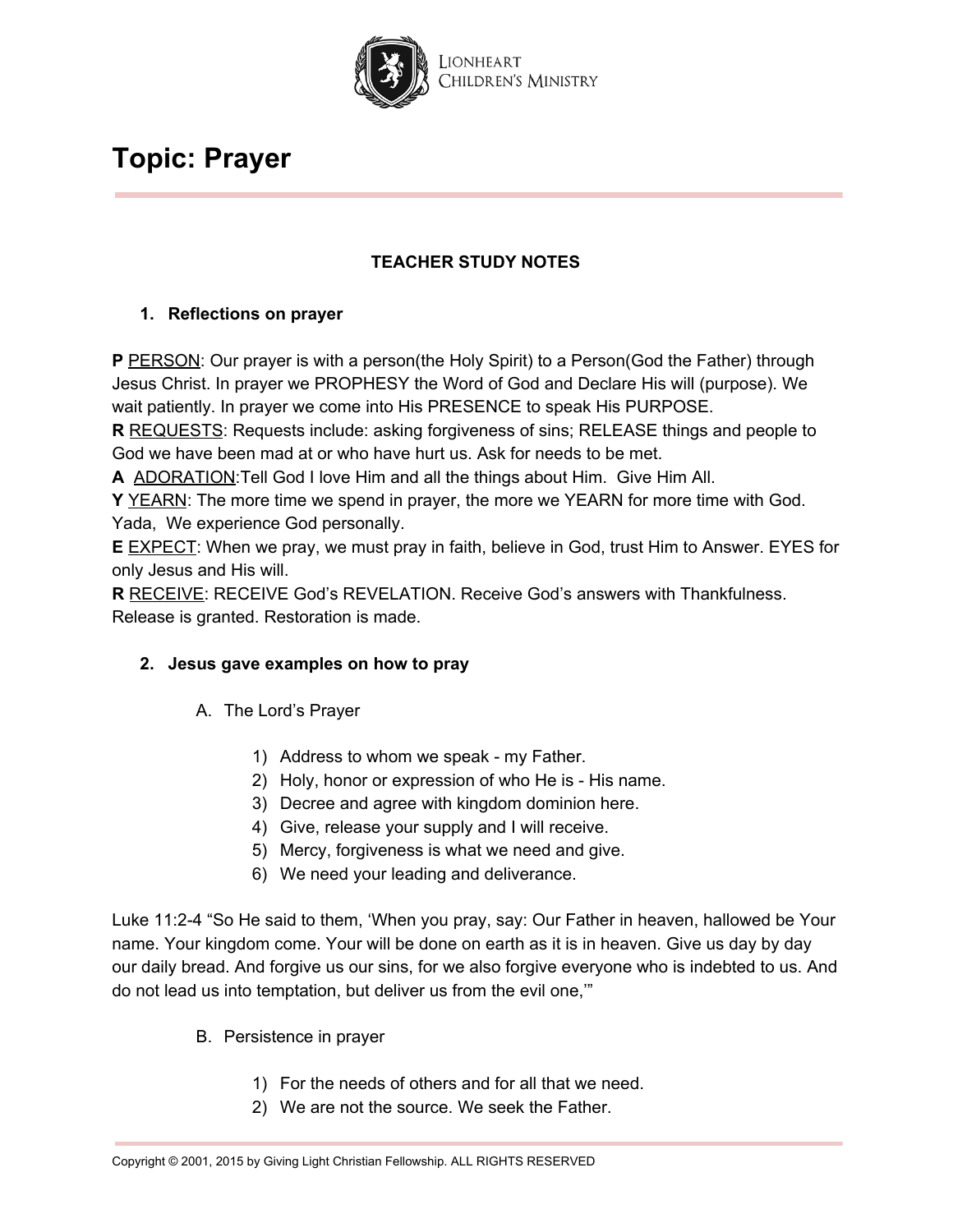

Luke 11:5-10 " And He said to them, 'Which of you shall have a friend, and go to him at midnight and say to him, 'Friend, lend me three loaves; 'for a friend of mine has come to me on his journey, and I have nothing to set before him'; "and he will answer from within and say, 'Do not trouble me; the door is now shut, and my children are with me in bed; I cannot rise and give to you'? "I say to you, though he will not rise and give to him because he is his friend, yet because of his persistence he will rise and give him as many as he needs."So I say to you, ask, and it will be given to you; seek, and you will find; knock, and it will be opened to you. "For everyone who asks receives, and he who seeks finds, and to him who knocks it will be opened." (NKJ)

### C. Prayer for injustice

- 1) Especially when it looks impossible.
- 2) Even when we feel weak and as if we can't go on. Go on!
- 3) Pray with force and powerful blows against the enemy.
- 4) Expect the answer.
- 5) Our prayers will weary and make the enemy give up what belongs to us.

Luke 18:1-7 "Then He spoke a parable to them, that men always ought to pray and not lose heart, saying: 'There was a certain city a judge who did not fear god nor regard man. Now there was a widow in that city; and she came to him, saying, 'Get justice for me from my adversary.' And he would not for a while; but afterward he said within himself 'though I do not fear God nor regard man, yet because this widow troubles me I will avenge her, lest by her continual coming she weary me.' Then the Lord said, day and night to Him, though he bears long with them?'"

- D. Our Attitude and action in prayer
	- 1) Aggressive strong confidence
	- 2) To lay claim and take back what the thief stole.
- E. Prayer moves mountains IF
	- 1) God is our focus.
	- 2) The Word and Spirit agree; before we say, ask God's mind in the matter.
	- 3) Faith is the deciding factor.
	- 4) Faith IN God and nothing else.
	- 5) We speak to the mountain (problem, obstacle). God is not the mountain.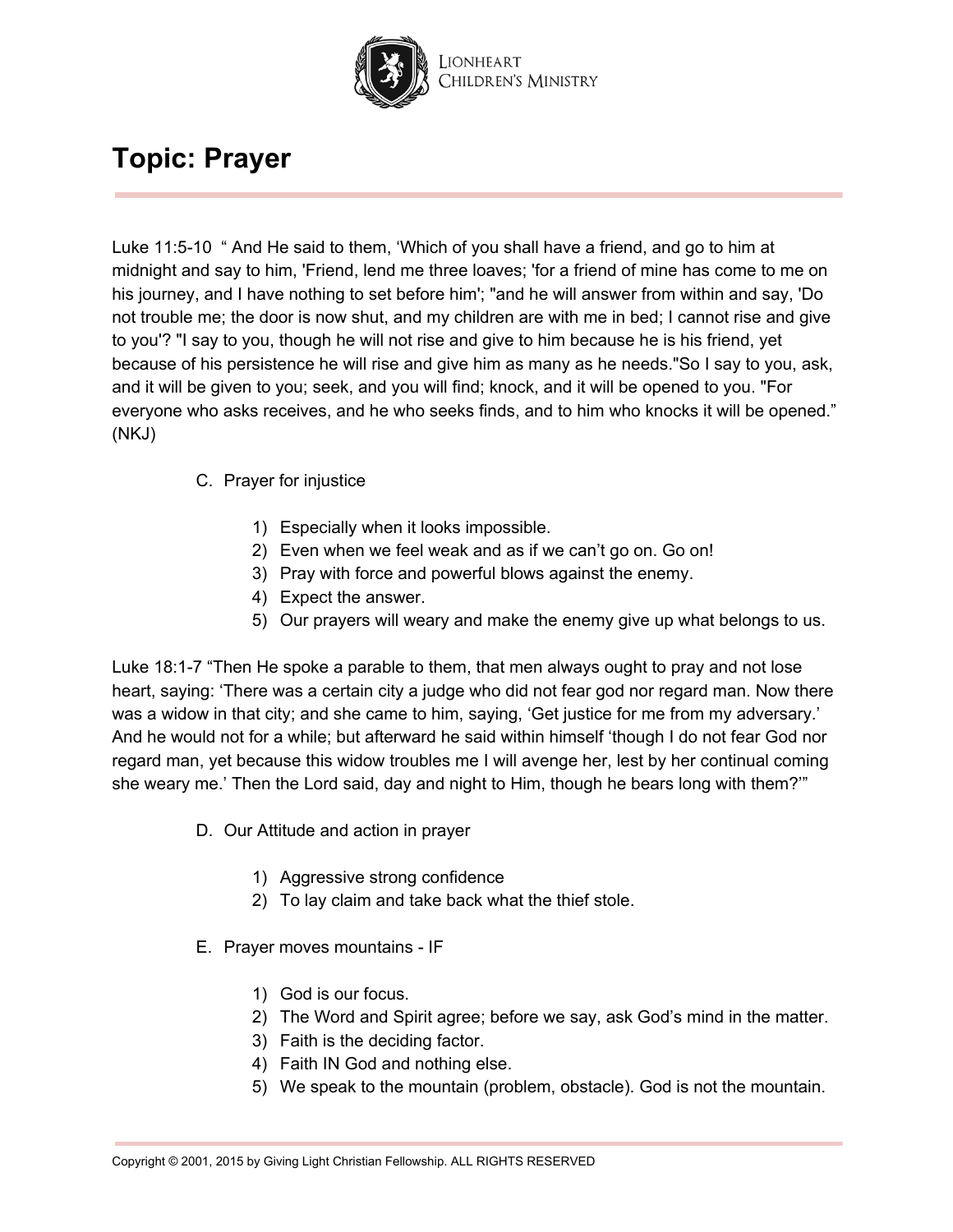

- 6) We possess our confession and wait.
- 7) forgive others and walk in forgiveness from God and toward others.

Mark 11:22-25 "So Jesus answered and said to them 'Have faith in God. For assuredly, I say to you, whoever says to this mountain, 'Be removed and be cast into assuredly, I say to you, whoever says to this mountain, 'Be removed and be cast into the sea,' and does not doubt in his heart, but believes that those things he says will come to pass, he will have whatever he says. therefore I say to you, whatever things you ask when you pray, believe that you receive them, and you will have them. And whenever you stand praying, if you have anything against anyone, forgive him, that your Father in heaven may also forgive you your trespasses.'"

- F. Obedience to God is the key to answered prayer
- G. The name of Jesus is our identification and representation; in His Name we Pray.

John 14:13-15 "And I will do whatever you ask in my name, so that the Son may bring glory to the Father. You may ask me for anything in my name, and I will do it. "If you love me, you will obey what I command." (NIV)

> H. Only continual relationship (abiding) by the word and the Spirit will cause the desires of God and our desires to agree.

John 15:7 "If you abide in Me, and My words abide in you, you will ask what you desire, and it shall be done for you."

I. It is not our will, but His will that is the confidence we have as we come to pray.

I John 5:14-15 "This is the confidence we have in approaching God: that if we ask anything according to his will, he hears us. And if we know that he hears us-- whatever we ask-- we know that we have what we asked of him." (NIV)

- **3. A miracle producing power is released as we pray in faith (not in doubt or trying to figure it out) and with faith (not with fear but with power, authority, love and single mindedness). By faith…**
	- A. God-pleasers are faithfully rewarded, because we believe.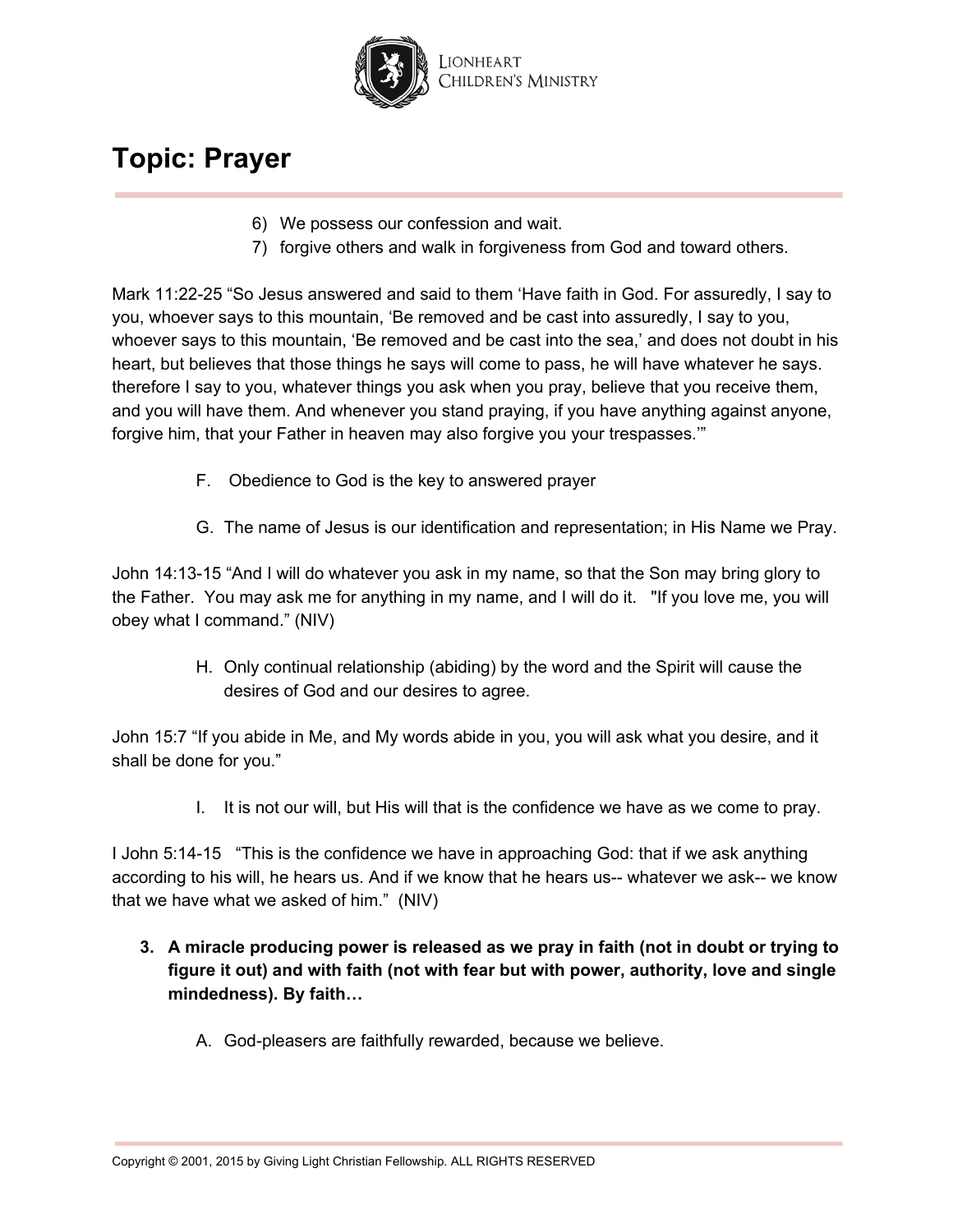

Hebrews 11:6 "But without faith it is impossible to please Him, for he who comes to God must believe that He is, and that He is a rewarder of those who diligently seek Him." (NKJ)

> B. A God-griever is not a God-receiver. Doubt will toss our prayers right out. Doubt places us in the rages of the storms. Ouch!

James 1:6-8 "But let him ask in faith, with no doubting, for he who doubts is like a wave of the sea driven and tossed by the wind. For let not that man suppose that he will receive anything from the Lord; 8 he is a double-minded man, unstable in all his ways." (NKJ)

> C. Praisers prosper in prayer. Prayer prospers and delivers the captives; us and others.

Acts 16:25-33 "But at midnight Paul and Silas were praying and singing hymns to God, and the prisoners were listening to them. Suddenly there was a great earthquake, so that the foundations of the prison were shaken; and immediately all the doors were opened and everyone's chains were loosed. And the keeper of the prison, awaking from sleep and seeing the prison doors open, supposing the prisoners had fled, drew his sword and was about to kill himself. But Paul called with a loud voice, saying, "Do yourself no harm, for we are all here." Then he called for a light, ran in, and fell down trembling before Paul and Silas. And he brought them out and said, "Sirs, what must I do to be saved?" So they said, "Believe on the Lord Jesus Christ, and you will be saved, you and your household." Then they spoke the word of the Lord to him and to all who were in his house. And he took them the same hour of the night and washed their stripes. And immediately he and all his family were baptized." (NKJ)

> D. Our hearts are broken because of sin. Our prayers cry tears of travail, to birth God's causes and cause the righteous to be delivered.

Ps 119:136 "Rivers of water run down from my eyes, because men do not keep Your law." (NKJ)

Ps 34:15-19 "The eyes of the LORD are on the righteous, and His ears are open to their cry. The face of the LORD is against those who do evil, to cut off the remembrance of them from the earth. The righteous cry out, and the LORD hears, and delivers them out of all their troubles. The LORD is near to those who have a broken heart, and saves such as have a contrite spirit. Many are the afflictions of the righteous, but the LORD delivers him out of them all." (NKJ)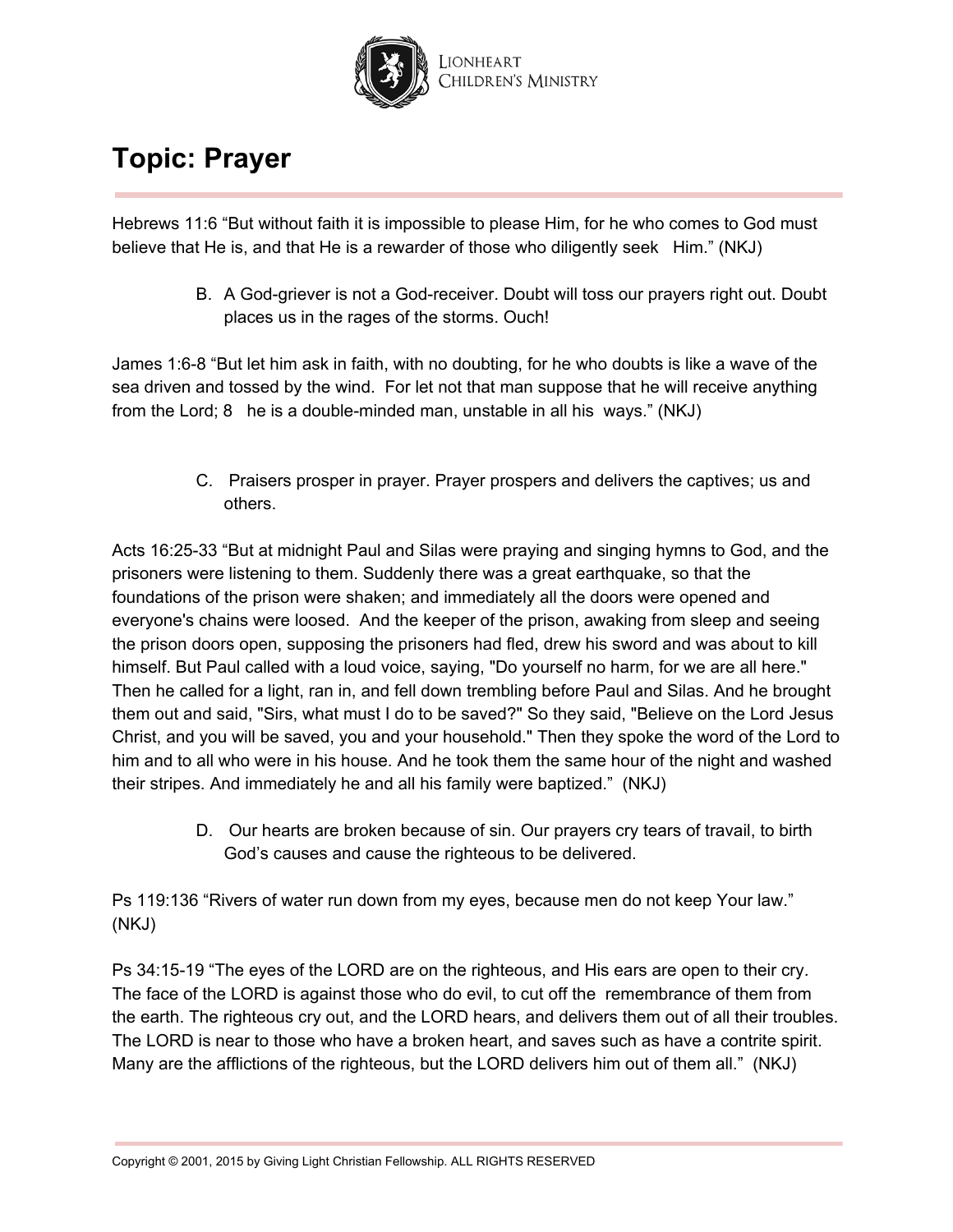

#### **4. The way Elijah prayed is a model for our prayers**

- A. The promise we have from God is brought forth by prayer. We don't stop after we hear what God wants to do. we pray it through.
- B. Elijah went up to the top of Mt. Carmel (the place of plenty of fruitful field). He got away from the natural place of drought (or lack) and went to the place in the Spirit with God. With God, he could SEE the way God said it is. Not the way it looks in the natural.
- C. Persistent Prayer. Prayed seven times. Each time he didn't see the rain, Elijah went back to prayer until he saw the smallest sign (the cloud far away). Didn't quit.
- D. Faith was the key. Elijah believed the answer wa already there, he "saw" it in the spirit.
- E. Prayer is active. elijah was in action or engaged from the moment he went to pray. He continued in action as soon as the little cloud appeared. He sent his servant repeatedly to the place of the rising on the promise. Spoke the direction to Ahab. He arose and went forth.
- F. The 5 points of Elijah's prayer can be demonstrated on our hand to help remember.
	- 1) We hear God's voice for the direction and promise.
	- 2) We get away. go to the secret place.
	- 3) Don't quit. We prevail and travail.
	- 4) Have faith in god no matter what. We believe.
	- 5) When the answer comes, we arise and go forth in the answer. We advance.

I Kings 18:41-46 "And Elijah said to Ahab, "Go, eat and drink, for there is the sound of a heavy rain." So Ahab went off to eat and drink, but Elijah climbed to the top of Carmel**,** bent down to the ground and put his face between his knees. "Go and look toward the sea," he told his servant. And he went up and looked. "There is nothing there," he said. Seven times Elijah said,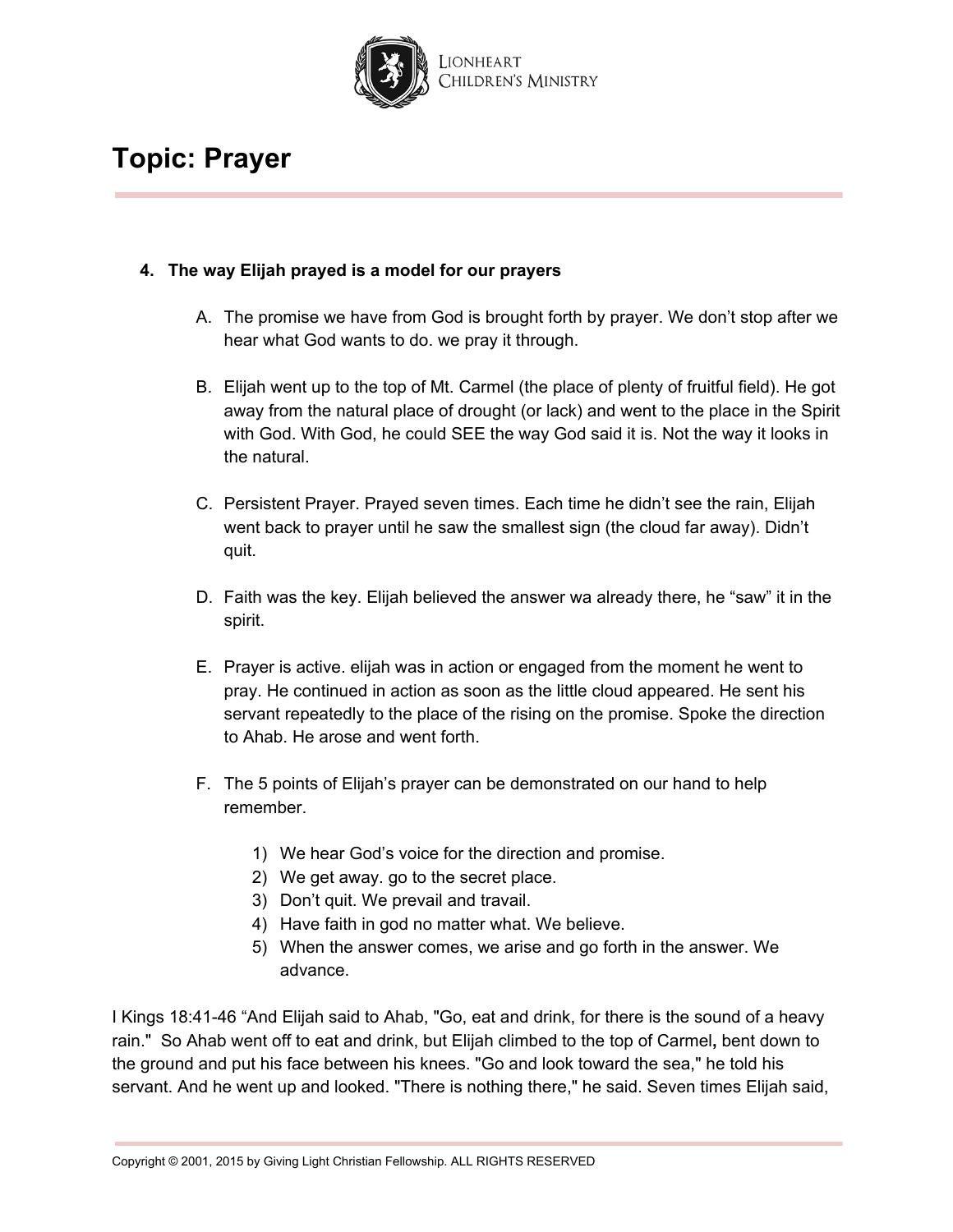

"Go back." The seventh time the servant reported, "A cloud as small as a man's hand is rising from the sea." So Elijah said, "Go and tell Ahab, 'Hitch up your chariot and go down before the rain stops you.'" Meanwhile, the sky grew black with clouds, the wind rose, a heavy rain came on and Ahab rode off to Jezreel. The power of the LORD came upon Elijah and, tucking his cloak into his belt, he ran ahead of Ahab all the way to Jezreel." (NIV)

According to the strong's definition for Carmel includes fruitful, a plentiful field or place. Jezreel means "God will sow."

> G. Humble ourselves, admit our weaknesses, accept our brothers and sisters and our prayers will release healing.

James 5:16-18 "Therefore confess your sins to each other and pray for each other so that you may be healed. The prayer of a righteous man is powerful and effective. Elijah was a man just like us. He prayed earnestly that it would not rain, and it did not rain on the land for three and a half years. Again he prayed, and the heavens gave rain, and the earth produced its crops." (NIV)

When we approach God - our eyes are on him and off of us. Then we see as He sees and can ask according to His will, not our lack.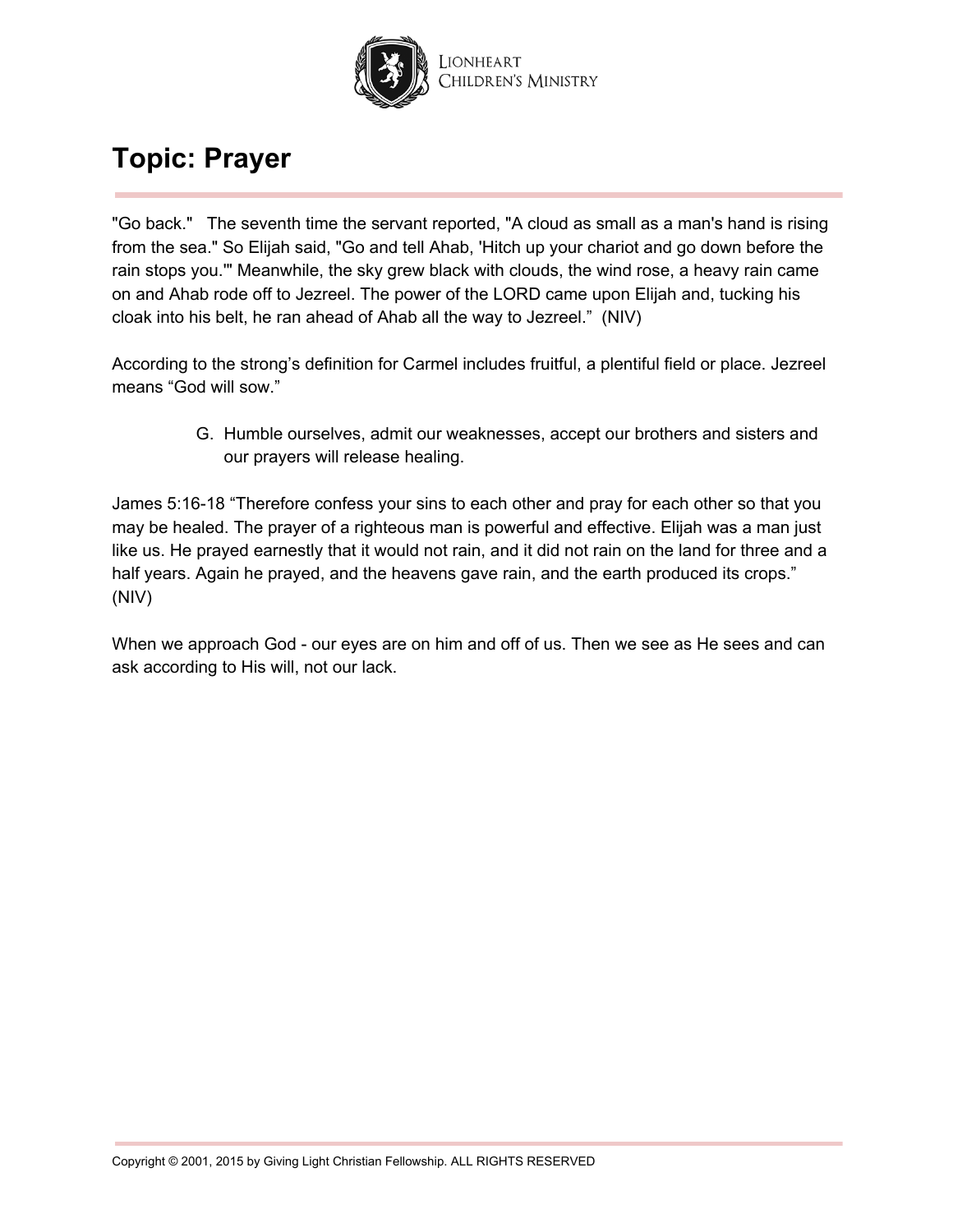

NAME:\_\_\_\_\_\_\_\_\_\_\_\_\_\_\_\_\_\_\_\_\_\_\_\_\_\_\_

### **PRAYER STUDY SHEET**

- 1. Children are to say the Prayer Ingredients on the following page out loud with a parent. Pray with them.
- 2. Memory verse: Say out loud three times and put CHILD in the place of man.

James 5:16 " The prayer of a righteous man (CHILD) is powerful and effective." (NIV)

3. This week phone your teacher and pray with them for one of the following:

| Pastors | Your School/Class | The Nation | <b>Special Need Parents</b> |
|---------|-------------------|------------|-----------------------------|
|         |                   |            |                             |

Teacher: The Teacher: The Teacher: Teacher: Teacher: Teacher: Teacher: Teacher: Teacher: Teacher: Teacher: Teacher: Teacher: Teacher: Teacher: Teacher: Teacher: Teacher: Teacher: Teacher: Teacher: Teacher: Teacher: Teacher

4. Draw or write about something that you prayed for. What did you see or hear? Write it down on paper. Use the back of this page if you like.

REQUIREMENTS: YOUNGER KIDS QUESTIONS 1 - 4; OLDER CHILDREN; ALL

5. Read 1 Kings 18:41-46: Who was the prophet who prayed? E

How many times did he go back to pray before he saw the promise of the rain?

Who did the prophet believe when the servant did not see anything each time he went to look toward the sea? \_\_\_\_ the servant \_\_\_\_\_ God \_\_\_\_\_ no one (Check answer)

6. Read Acts 16: 25-34; The two men did two things together and in agreement. What did the men do? (Circle the answers)

Cried Prayed Questioned God Spit Sang Praises Went to Sleep Got afraid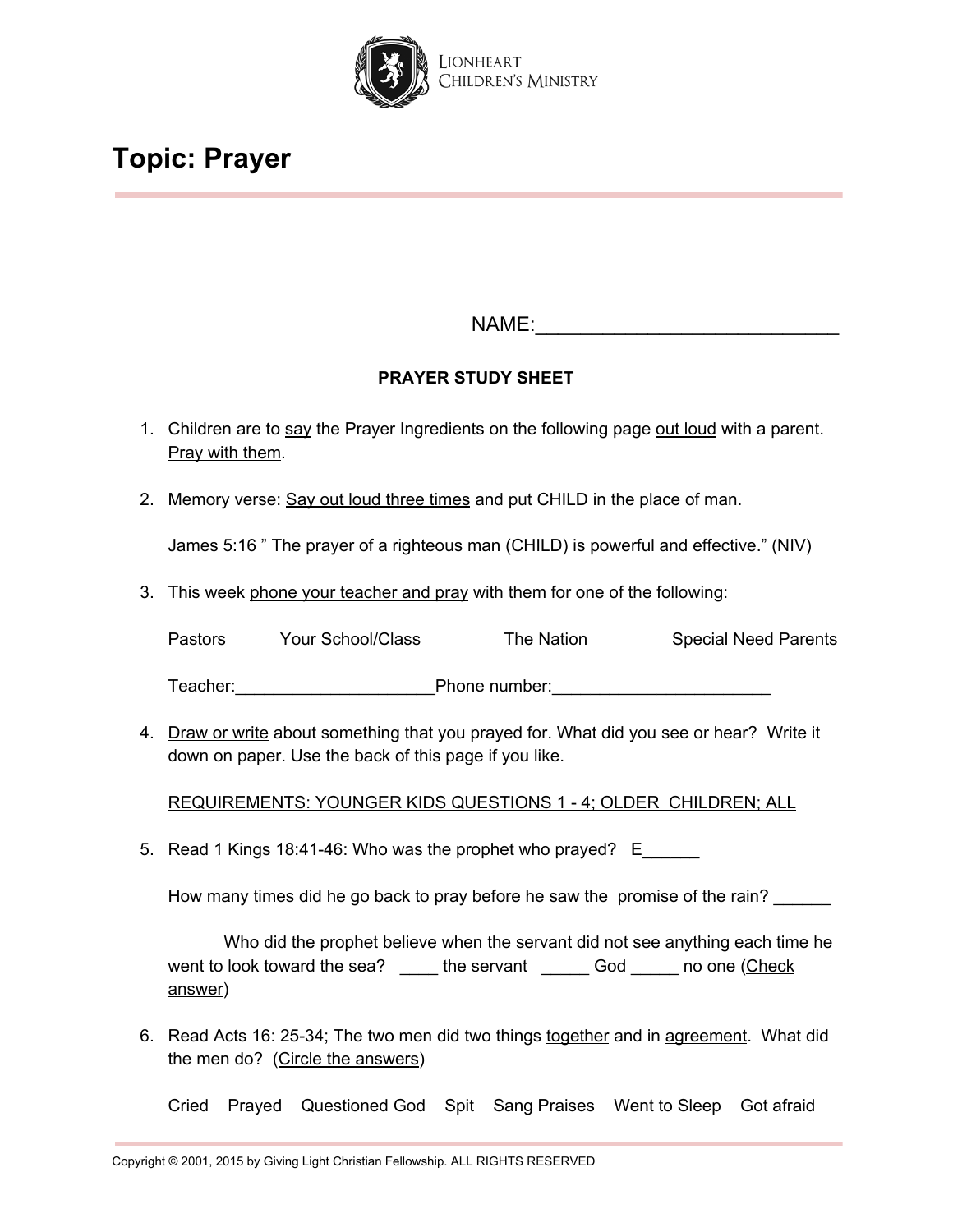

Paul and Silas' obedience caused the power of God to be released in what ways? (Circle answers)

Prisoners chains loosened Earthquake Prison shaken Paul and Silas are free

Jailer dies Jailer and his family are saved Paul and Silas run away Miracles

7. Page two has Throne Room Prayers to help you as you pray. Pray them with faith. Circle which days you prayed: Mon Tues Wed Thu Fri Sat Sun

### **PRAYER INGREDIENTS**

**P** PERSON: Our prayer is with a person(the Holy Spirit) to a Person(God the Father) through Jesus Christ. We PROPHESY the Word of God; His Purpose; Patiently. **R** REQUESTS: Requests include: asking forgiveness of sins; RELEASE things and people to God we have been mad at or who have hurt us. Ask for needs to be met. **A** ADORATION: Tell God I love Him and all the things about Him. Give Him all.

**Y** YEARN: The more we pray, the more we YEARN for more of God. Yada time.

**E** EXPECT: When we pray, we pray in faith, believe in God, trust Him to Answer.

**R** RECEIVE: Receive God's Revelation. Receive God's answers with Thankfulness.

### **THRONE ROOM PRAYERS**

### *WE LIFT OR HEARTS TO GOD IN THANKSGIVING IT IS GOD'S GOOD PLEASURE TO GIVE US THE KINGDOM*

PRAY FOR FAMILIES: Father I pray YOUR KINGDOM PURPOSES be established FOR FAMILIES. THEY ALL LOVE THE LORD FIRST, AND SERVE HIM TOGETHER. I pray each one has highest RESPECT, HONOR, AND LOVE for each other. I pray the JOY OF THE LORD and the GLORY OF GOD, FILLS EACH HOME. BLESS THEM.

PRAY FOR REVIVAL: OH, LORD WE NEED YOU. COME, OH GOD. Please God, move again in this generation. Take out our stony, hearts and GIVE US YOUR HEART. BRING YOUR